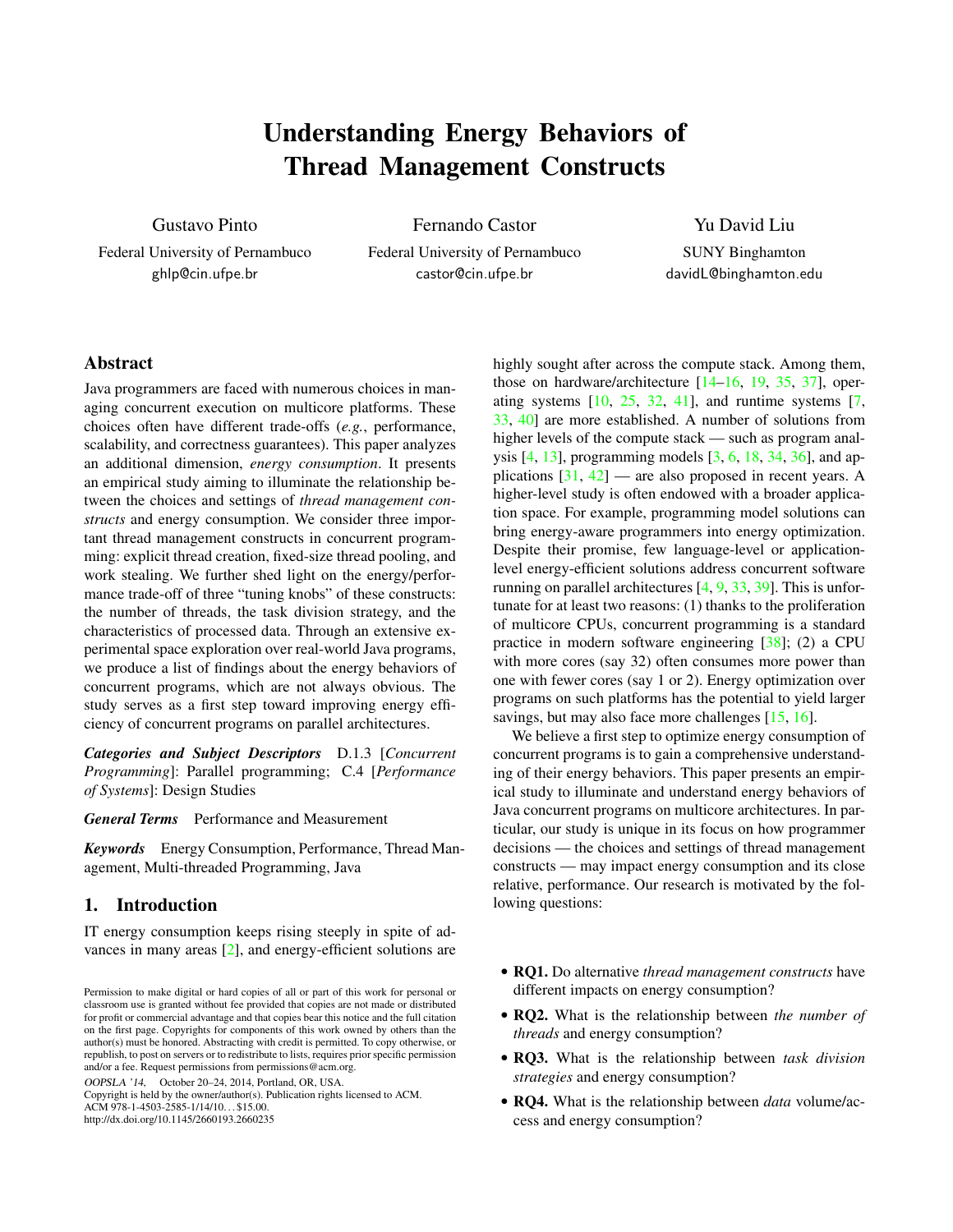To answer RQ1, we select three thread management constructs influential in concurrent language design:

- *• Explicit threading* ("the Thread style"): programmers manually map logically independent units of work to threads, *i.e.,* the scheduling unit of the virtual machine and/or the underlying operating system. Explicit threading is the most widely used approach in Java multithreaded programming [\[38\]](#page-15-12).
- *• Thread pooling* ("the Executor style"): programmers create a pool of threads — often fixed in size — and further submit logically independent units of work to the thread pool. The relationship between threads and the units of work is often 1:n. Threads select and execute submitted units of work from a centralized buffer managed by the language runtime. In Java, this mechanism is known as *executors* and is part of the java.util.concurrent library.
- *• Work stealing* ("the ForkJoin style"): similar to thread pooling, programmers also create a pool of threads and submit logically independent units of work to the pool. What is unique to work stealing is that each thread maintains its own buffer of units of work. When one such buffer becomes empty, its maintaining thread may "steal" work from other threads. Its incarnation in Java is the ForkJoin framework [\[22\]](#page-14-13).

Given these constructs, our investigation is further aimed at understanding how their settings —"tuning knobs" of concurrent programming for programmers — may impact energy consumption. Among them, the number of threads and the size of data are two classic knobs, addressing the dual control vs. data aspects of concurrency. Their respective impacts on energy consumption are focuses of our study. *Tasks*, *i.e.*, logically independent units of work, have an intimate relationship with both. Just as the Executor and ForkJoin styles indicate, the ratio between the number of tasks and the number of threads is a design consideration of concurrent programmers. When the number of tasks increases while the size of data remains the same, each task will process a smaller "slice" of data, *de facto* tuning *task granularity*. We call the programmer job of dividing work to achieve desirable task granularity *task division*. The impact of task division strategies on energy consumption is another focus of our study.

Our study produces a list of findings, many of which are not obvious. We summarize them in Section [5,](#page-5-0) at the end of each RQ's discussion. We now highlight two of them.

First, our study reveals the context-dependent nature of the energy behaviors of thread management constructs. Each thread management construct has its own "15 minutes of fame." Despite the highly complex landscape, some patterns do seem to recur. For example, as the number of threads for running a concurrent program continues to increase, we observe its energy consumption often increases first, and then decreases later, a phenomenon we term the  $\Lambda$  *curve*. The shape of the curve differs significantly from the one that describes performance (execution time).

Second, our experiments further demonstrate that "faster" is not a synonym with "greener" for concurrent programs, and performance as an indicator to estimate energy consumption is unreliable at best — incorrect in most cases — for multi-threaded Java programs. We observed that a (faster) multi-threaded program execution generally does not consume less energy. In fact, the opposite is often true: the sequential variants of the benchmarks (*i.e.*, executing a multi-threaded program with one thread) often exhibit the lowest energy consumption. That being said, the (effective) use of multi-threading does have its benefit in promoting energy efficiency: except for some embarrassingly serial benchmarks, multi-threading often achieves the best trade-off between energy consumption and performance. For example, one benchmark achieved a speedup of 9.5x when running with 32 threads, while its energy consumption only grew 1.97x.

Throughout our exploration, a recurring theme is to illuminate the intricate relationship between energy consumption and performance. There exists a rich literature on this topic [\[4,](#page-14-6) [6,](#page-14-9) [15,](#page-14-12) [16,](#page-14-2) [33,](#page-15-5) [34\]](#page-15-7). We enrich existing work by offering a programming-level perspective.

This paper makes the following contributions:

- 1. It describes an empirical study the first of its kind to the best of our knowledge — to correlate energy behaviors of concurrent programs with thread management constructs and their knobs.
- 2. It conducts an extensive experimental exploration that involves a combination of factors, ranging from thread management constructs, the number of threads, task division strategies, task granularity choices, data sizes, and data access characteristics. The exploration carves out a landscape that involves thousands of distinct points in the experiment space. In addition, the paper describes a preliminary study on the stability and portability of our results under different settings of heap size, garbage collection, just-in-time compilation, and platforms.
- 3. It offers insights into energy behaviors of real-world concurrent Java programs, with a detailed list of often nonobvious findings.

#### 2. Related Work

Studying energy efficiency of concurrent programs at the application/language level is an emerging direction. Most of the existing work concentrates on energy behaviors in the presence of synchronization. Under this backdrop, our work is unique in its focus on the impact of programming models for managing thread execution and program design choices on energy consumption. Park *et al.* [\[28\]](#page-15-13) developed several synchronization-aware runtime techniques to bal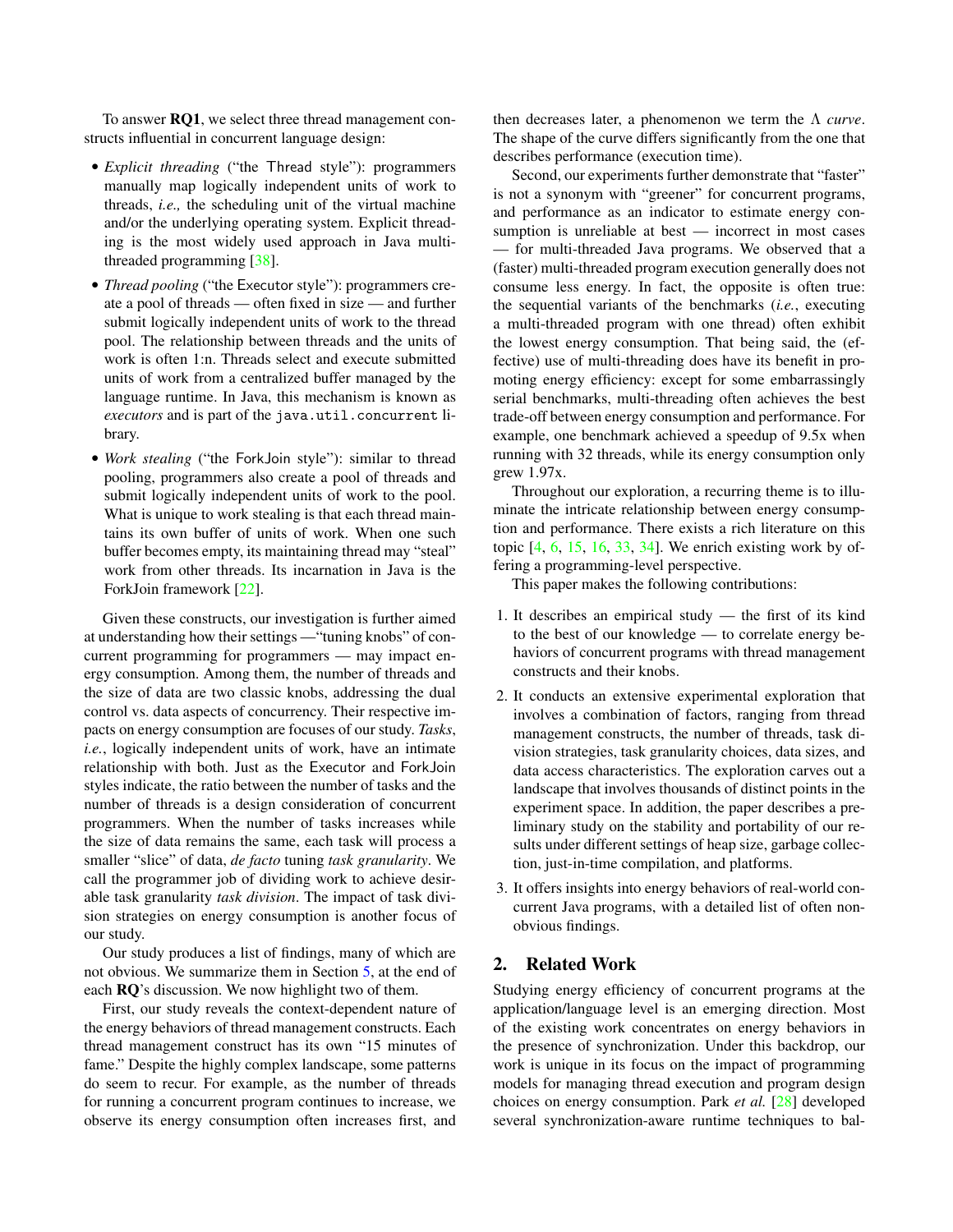ance the trade-off between energy and performance. Gautham *et al.* [\[9\]](#page-14-11) studied the relative energy efficiency of synchronization implementation techniques (such as spin locks and transactions). A recent short paper  $[23]$  called for energy management based on different synchronization patterns, a concrete instance of which based on futures has been formally defined [\[24\]](#page-15-15). Trefethen and Thiyagalingam [\[39\]](#page-15-11) surveyed energy-aware software, including multi-threaded programs with different workload settings. Bartenstein and Liu [\[4\]](#page-14-6) designed a data-centric approach to improve energy efficiency for multi-threaded stream programs. Ribic and Liu [\[33\]](#page-15-5) designed an algorithm to improve the energy efficiency of the work-stealing runtime of Intel Cilk Plus through managing the relative speed of threads. Pinto and Castor [\[29\]](#page-15-16) recently conducted a preliminary study, paving the way for the extended study we present here.

There are many approaches for energy management of multi-threaded programs at the architecture- and OS-levels. Examples in the former category include investigating the impact of Dynamic Voltage and Frequency Scaling on multicore architectures [\[16\]](#page-14-2), meeting power budget based on hardware performance counters [\[15\]](#page-14-12), and leveraging hardware heterogeneity  $[19]$  and processor topology  $[35]$ . Examples in the latter include studying the impact of energy consumption based on workloads [\[10\]](#page-14-4), thread schedules [\[25,](#page-15-2) [41\]](#page-15-4), and thread migration [\[32\]](#page-15-3). Our work and related work cited here are complementary. Together, they attempt to understand energy behaviors of multi-threaded programs through the perspectives of different levels of the compute stack.

More broadly, there is a growing interest in understanding and managing energy consumption from software-centric approaches. Tiwari *et al.* [\[37\]](#page-15-1) correlated energy consumption with CPU instructions. Vijaykrishnan *et al.* [\[40\]](#page-15-6) and Farkas *et al.* [\[7\]](#page-14-5) performed two early studies on the energy consumption of the JVM. More recently, Hao *et al.* [\[13\]](#page-14-7) designed a dynamic analysis to estimate energy consumption of Android bytecode. They also observed that there is no strong correlation between performance and energy consumption. Within the programming language community, it is an active area of research to design energy-aware programming languages, with examples such as Eon [\[36\]](#page-15-8), Green [\[3\]](#page-14-8), EnerJ [\[34\]](#page-15-7), Energy Types [\[6\]](#page-14-9), and LAB [\[18\]](#page-14-10). None of these software-centric energy management approaches focuses on multi-threaded programs.

Performance analysis of multi-threaded Java programs has a long history, leading to a rich literature we cannot cite in full. In recent years, there are numerous results based on the DaCapo benchmark suite [\[5\]](#page-14-14) for this purpose. Kalibera *et al.* [\[17\]](#page-14-15) conducted a comprehensive study on the benchmarks in Dacapo itself.

Lea [\[22\]](#page-14-13) described the work stealing algorithm implemented by Java's ForkJoin framework. Work stealing was popularized by the Cilk language [\[8\]](#page-14-16), and there is a growing

```
class Main {
  int coords[DATAN];
  void main() {
     for(int i=0; i<THREADN; i++)
               (new Bucket()).start();
  }
  class Bucket extends Thread {
    static int d = 0;
    public void run() {
       int start;
       while(d<DATAN){
           synchronized (this) {
               if (d >= DATAN) return;
               start=d; d+=DATAN/TASKN;
            }
          dowork(start, DATAN/TASKN);
       }
    }
    public void dowork(int start, int size) {
       for (int j=start; j<DATAN && size>0; j++,
            size--)
              render(coords[j]);
    }
 }
}
```
<span id="page-2-0"></span>Figure 1. Concurrent Programming in Thread Style

```
class Main {
  int coords[DATAN];
  void main() {
     ExecutorService es = Executors.
          newFixedThreadPool(THREADN);
     for (int i = 0; i < TASKN; i++)es.execute(new Bucket(i));
  }
  class Bucket extends Thread {
    ...
    int t;
    Bucket(int t) {this.t = t;}
    public void run()
       {dowork(t * DATAN/TASKN, DATAN/TASKN); }
    }
}
```
<span id="page-2-1"></span>Figure 2. Concurrent Programming in Executor Style

interest in designing multi-threaded language runtimes with work-stealing thread management [\[12,](#page-14-17) [20,](#page-14-18) [33\]](#page-15-5).

Earlier versions of Java use *green threads* [\[27\]](#page-15-17). The term is unrelated to energy consumption; it refers to VM-managed threads. After Java 1.3, green threads have been replaced by native threads, where programmer-created threads are directly mapped to OS threads.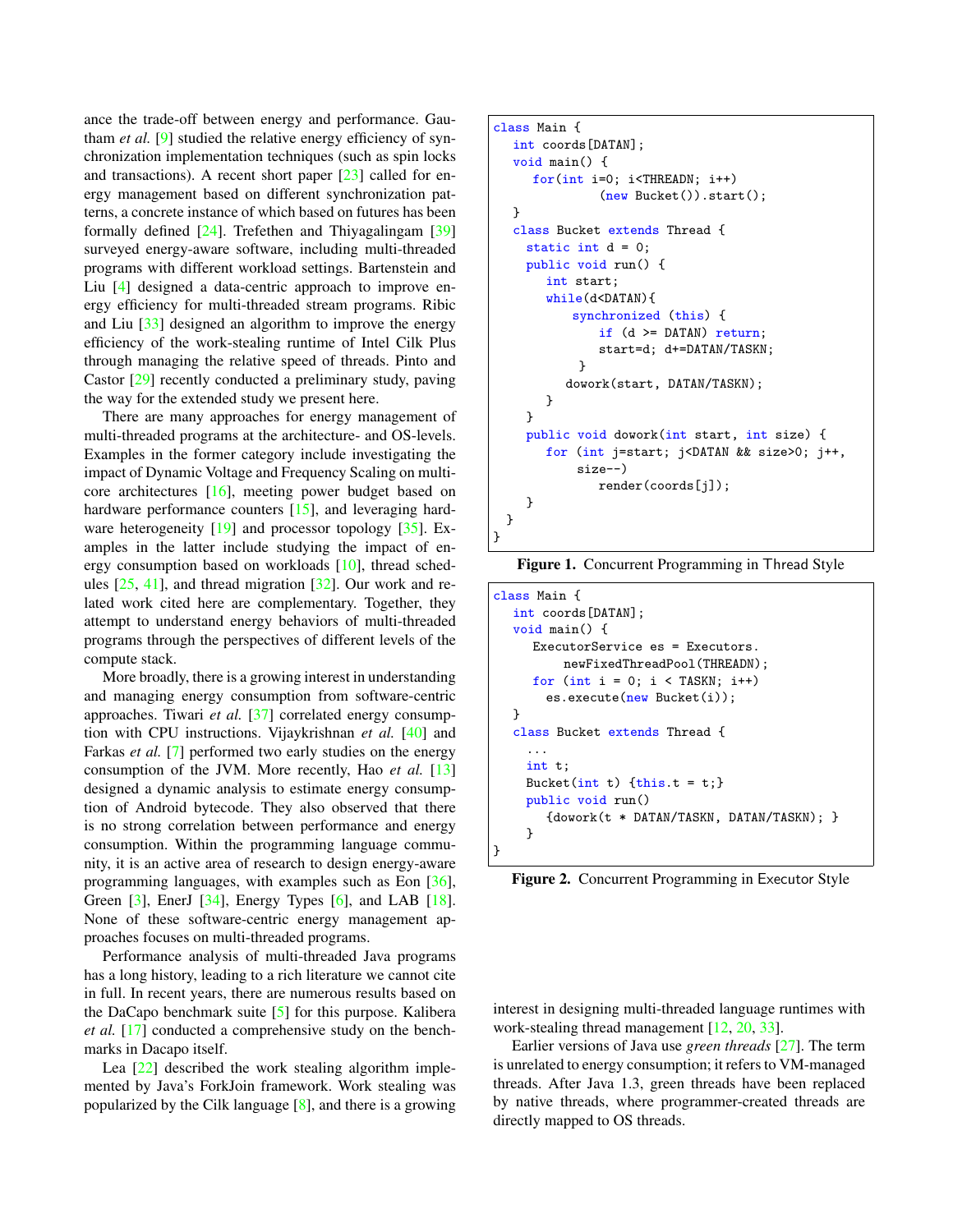```
class Main {
  int coords[DATAN];
  void main() {
      (new ForkJoinPool(THREADN)).submit(new
          Bucket(0));
  }
  class Bucket extends RecursiveAction {
    ...
    int t:
    Bucket(int t) {this.t = t;}
    public void compute() {
       if (t < TASKN) {
           (new Bucket(t+1)).fork();
           dowork(t * DATAN/TASKN, DATAN/TASKN);
       }
    }
  }
}
```
<span id="page-3-0"></span>Figure 3. Concurrent Programming in Task-Centric ForkJoin Style

```
class Main {
  int coords[DATAN];
  void main() {
      (new ForkJoinPool(THREADN))
            .submit(new Bucket(0, DATAN));
  }
  class Bucket extends RecursiveAction {
    ...
    int start, size;
    Bucket(int start, int size) {
       this.start = start; this.size = size;
    }
    public void compute() {
       if(size < SEQUENTIAL_CUTOFF) dowork(start,
           size);
       else {
         int half = size / 2;
         new Bucket(start, half).fork();
         new Bucket(start + half, size - half).fork
             ():
       }
    }
  }
}
```
<span id="page-3-1"></span>Figure 4. Concurrent Programming in Data-Centric ForkJoin Style

# <span id="page-3-2"></span>3. Programming Patterns for Thread Management

We use an (overly) simplified version of the sunflow benchmark [\[5\]](#page-14-14) to illustrate the distinct programming patterns of the three thread management constructs. Figure [1](#page-2-0) and Figure [2](#page-2-1) demonstrate the Thread style and the Executor style, respectively. Figure [3](#page-3-0) and Figure [4](#page-3-1) both demonstrate the ForkJoin style, with a difference we will explain shortly. The

three parameters related to RQ2-RQ4 are THREADN for the number of threads (RQ2), and TASKN for the number of tasks (RQ3), and DATAN for the data size (RQ4), respectively.

The sunflow benchmark centers around a rendering algorithm (ray tracing) where coordinates are stored in array coords and method render takes one coordinate to render. The rendering logic is encompassed in a method called dowork. The coordinates to be processed by a dowork invocation are a range of size number of consecutive elements beginning at index start. For brevity, the code snippets here omit the body of the render method, and further omit program logic unrelated to our discussion here, such as postrendering processing (typically performed through placing a barrier at the end of the main function).

In the Thread style, the program explicitly bootstraps THREADN threads, through messaging the start method of a Bucket object, whose class is a subclass of the JDK Thread class. The run method of the Bucket class (an inner class of Main in the example) is executed by each bootstrapped thread. Here, each thread continuously processes tasks through a busy while loop, and each task is defined as executing an instance of dowork. Since there are TASKN tasks, each task will work on a "slice" of coordinates of size DATAN/TASKN. A global counter d is used to track the size of data that has been processed, and the counter is accessed from within a synchronized block.

In the Executor style, THREADN threads are created in a fixed-size thread pool, managed by an instance of the ExecutorService class of the JDK. The inner class Bucket now only encompasses a task and its run method only executes the dowork method (definition identical to that in Figure [1\)](#page-2-0) once. Each task is identified by a counter t. In the main method, TASKN tasks will be managed by the pool of THREADN threads. The submission for management is achieved through the use of the execute method of the ExecutorService object.

The ForkJoin style is similar to the Executor style in that a fix-sized pool – the ForkJoinPool object – will manage THREADN threads. Unlike Executor however, ForkJoin adopts a work stealing algorithm to manage threads. Instead of submitting all tasks to a centralized service such as in Executor, each thread under a work-stealing scheduler maintains its own localized queue-like structure, called a *deque*, for tasks. A thread running out of tasks (a *thief*) will "steal" a task from the deque of another randomly selected thread (a *victim*). The runtime behavior of work stealing is defined through a classic yet sophisticated algorithm, with subtleties detailed in prior work [\[8,](#page-14-16) [22\]](#page-14-13).

From a programming perspective, the thread pool for work stealing is initially only submit'ed with one task, an object subclassed from the JDK class RecursiveAction. A thread in the pool will pick up the task, *i.e.,* run its compute method. The compute method may further fork new tasks "on the go," where forking can be viewed as placing the task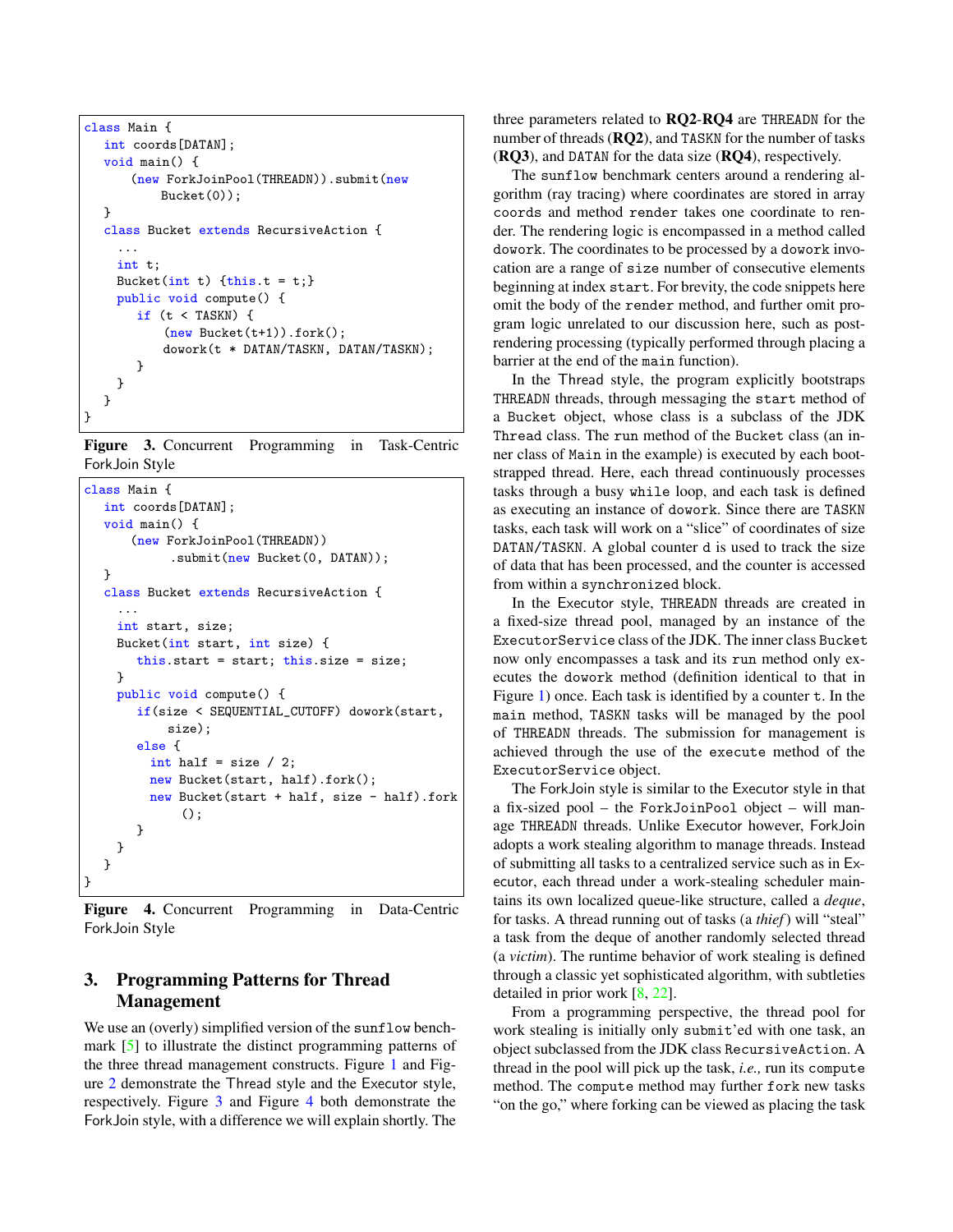on the thread's own deque. Such a task in turn may either be picked up by the current thread, or be stolen and picked up by other threads in the pool. Both Figure [3](#page-3-0) and Figure [4](#page-3-1) follow this common pattern.

Recursively dividing work into smaller tasks is a distinct programming pattern for programs written in work-stealing languages or language frameworks. As it turns out, different task division strategies exist, with Fig. [3](#page-3-0) highlighting a *task-centric* task division strategy, and Fig. [4](#page-3-1) demonstrating a *data-centric* task division strategy. In the task-centric approach, we directly fix the number of tasks (through TASKN), and keep a counter to track how many tasks have been forked so far. In contrast, the data-centric approach sets a *sequential cutoff threshold* to data, *i.e.*, the size of data a task will work on, instead of explicitly setting and tracking the number of tasks. The two strategies lead to different programming patterns, and the choice is largely dependent on what is considered more natural to specific programs. It however should be pointed out that they are indeed two sides of the same coin for task granularity: given the overall data, fixing the number of tasks will implicitly set the data size per task, whereas fixing (sequential cutoff) data size will implicitly determine the number of tasks.

In the rest of the paper, we manually refactor each bench-mark into the four programming patterns. Figures [1,](#page-2-0) [2,](#page-2-1) [3,](#page-3-0) and [4](#page-3-1) serve as examples of what we view as "comparable" programs in our benchmarking process. We routinely fix two of the three parameters — THREADN, DATAN, TASKN (or its counterpart of sequential cutoff threshold) — and observe the impact on energy/performance when the 3rd parameter varies. For example, when THREADN and DATAN remain the same but TASKN increases, it is aligned with our intuition that tasks become more "fine-grained."

# <span id="page-4-2"></span>4. Experiment Setup

In this section we describe the benchmarks that we analyzed, the infrastructure and the methodology that we used to perform the experiments.

#### 4.1 Benchmarks

We use a variety of benchmarks for evaluation, listed as follows. Benchmarks 1-3 are from a Debian-based language benchmark suite  $\frac{1}{1}$ . Benchmark 4 was developed by us. Benchmark 5 is a modification of a program originally developed for a work-stealing language system [\[20\]](#page-14-18). The rest of the benchmarks are from the well-known DaCapo suite  $[5]$ .

1. knucleotide: This benchmark takes a DNA sequence, and counts the occurrences and their frequencies of nucleotide patterns. The memory-intensive benchmark employs string manipulation intensively. There is no synchronization point in the program, but one atomic variable is used.

- 2. mandelbrot: A mandelbrot is a mathematical set of points whose boundary is a distinctive and easily recognizable two-dimensional fractal shape. Mandelbrot set images are created by sampling complex numbers and determining for each one whether the result tends toward infinity when a particular mathematical operation is iterated on it. According to its website, this benchmark spends 99% of the time using CPU, and uses I/O only to print the results. There is no synchronization point in the program, but one atomic variable is used.
- 3. spectralnorm: The spectral norm is the maximum singular value of a matrix. The benchmark is CPU-intensive, and scales up well in multicore machines. This benchmark synchronizes threads using a barrier, and uses one atomic variable.
- 4. largestimage: This benchmark performs a recursive search into the file system, looking for image files. During traversal, it keeps track of the number of image files it encountered and the largest among them. This benchmark has two synchronization points and is strongly I/Obound.
- 5. n-queens: This benchmark is the classic N-queens chessboard game, placing N chess queens on an NxN chessboard so that no two queens attack each other. It is a computationally intensive, CPU-bound problem. This benchmark does not have synchronization points, but uses one atomic variable.
- 6. sunflow: renders a set of images using ray tracing<sup>2</sup>.
- 7. xalan: transforms XML documents into HTML.
- 8. h2: executes a number of transactions against a model of a banking application, in a style similar to JDBCbench.
- 9. tomcat: runs a set of queries against a Tomcat server retrieving and verifying the resulting webpages.

We selected the benchmarks based on their diverse characteristics. For instance, according to a recent study [\[17\]](#page-14-15), sunflow scales well when the number of CPU cores increases, h2 scales rather poorly, and xalan is the middleof-the-road benchmark in terms of scalability. Benchmark largestimage is I/O-intensive, knucleotide is memoryintensive, and benchmarks mandelbrot, n-queens, and spectralnorm are CPU-intensive.

For the benchmarks, DATAN represents the number of patterns for knucleotide, the size of the vector for both mandelbrot and spectralnorm, the size of a matrix for n-queens, the number of directories for largestimage, the size of the image for sunflow, the number of converted

<span id="page-4-0"></span><sup>1</sup> http://benchmarksgame.alioth.debian.org

<span id="page-4-1"></span><sup>&</sup>lt;sup>2</sup>The description for the DaCapo benchmarks was taken directly from the DaCapo website: http://www.dacapobench.org/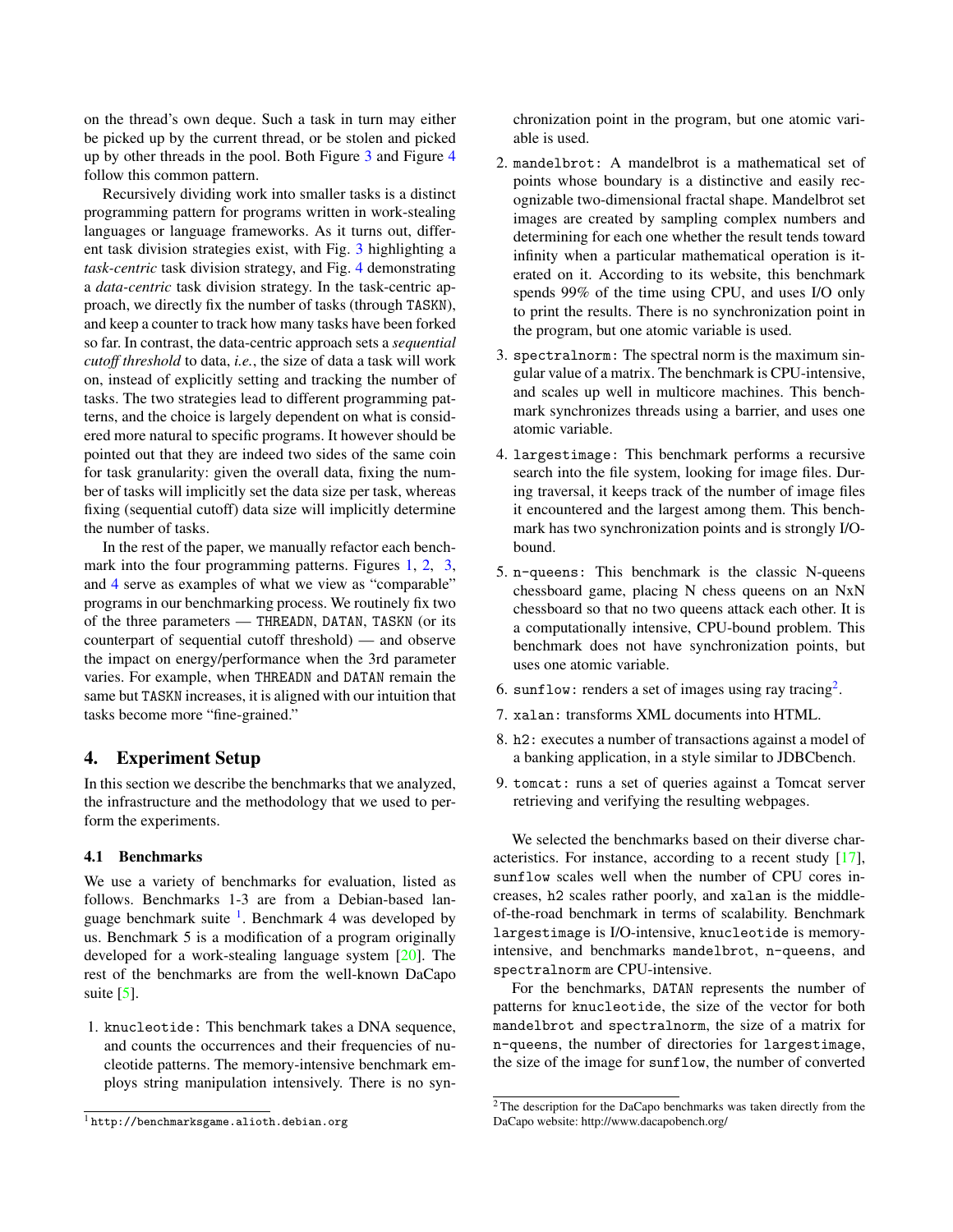files for xalan, and the number of database transactions for h2.

#### 4.2 Experimental Environment

Unless noted otherwise, all experiments were conducted on a machine with  $2 \times 16$ -core AMD Opteron 6378 processors (Piledriver microarchitecture) running Debian 3.2.46-1 x86- 64 Linux (kernel 3.2.0-4-amd64) and 64GB of DDR3 1600 memory and Oracle HotSpot 64-Bit server VM, JDK version 1.7.0 11, build 21. All experiments were performed with no other load on the OS. We conform to the default settings of both the OS and the JVM. Several default settings are relevant to this context: (1) the power management of Linux is the default *ondemand* governor, which dynamically adjusts CPU core frequencies based on system workloads. (2) For the JVM, the parallel garbage collector is used, and just-intime (JIT) compilation is enabled. The initial heap size and maximum heap size are set to be 1GB and 16GB respectively. We run each benchmark 10 times within the same JVM; this is implemented by a top-level 10-iteration loop over each benchmark. The reported data is the average of the last 3 runs. We justify this decision in Section [6.](#page-12-0)

Energy consumption is measured through current meters over power supply lines to the CPU module. Data is converted through an NI DAQ and collected by NI LabVIEW SignalExpress with 100 samples per second and the unit of the current sample is *deca-ampere* (10 ampere). Since the supply voltage is stable at 12V, energy consumption is computed as the sum of current samples multiplied by  $12 \times 0.01 \times 10$ . We measured the "base" power consumption of the OS when there is no JVM (or other applications) running. The reported results are the measured results *modulo* the "base" energy consumption.

#### <span id="page-5-0"></span>5. Study Results

In this section, we report the results of our experiments. Results for **RQ1** and **RQ2** are presented in Section [5.1,](#page-5-1) which describes the impact of different thread management constructs in the presence of varying numbers of threads. In Section [5.2](#page-8-0) we attempt to answer RQ3 by investigating the impact of different task division strategies. Finally, in Section [5.3](#page-10-0) we present answers to RQ4 by exploring different data characteristics.

#### <span id="page-5-1"></span>5.1 Energy Behaviors with Alternative Programming Abstractions and Varying Numbers of Threads

In this group of experiments, we fix the number of tasks and the size of the data, and study how variations on the number of threads and the choice of different thread management constructs impact energy consumption. The results of our experiments are presented in Figure [5.](#page-6-0) Here, the odd rows are energy consumption results, whereas the even rows are the corresponding performance results.

*The*  $\Lambda$  *Curve.* One interesting observation throughout our study is that energy consumption typically increases as the number of threads increases, and then gradually decreases as the number of threads approaches the number of CPU cores. In the energy consumption figures, the curves typically display a  $\Lambda$  shape, which is why we term it  $\Lambda$  *curve*. Nearly all benchmarks display the  $\Lambda$  curve.

We believe the  $\Lambda$  curve results from a combination of multicore processor characteristics and program performance traits. Under the default setting of the ondemand governor, power management modules of multicore CPUs work in an "adaptive" fashion: when a particular core stays idle, the operating frequency of the core will be dynamically adjusted to a lower level. When a 32-core CPU is only loaded with 4 threads for instance, a large number of cores will operate on the lowest frequency (the specific number of cores is likely to be slightly more than 4, because of the execution of VM/OS threads). It is standard knowledge that power consumption is reduced when the operating frequency is lower. For that reason, a program running 4 threads is likely to consume less power than one running 8 threads. This helps us explain the  $/$  part of the  $\Lambda$  curve.

To see why energy consumption often decreases after the initial increase, note that energy consumption, by definition, is the multiplication of power and time. As more threads are used, program execution time tends to shorten. The extent of the drop — the  $\angle$  part of the  $\Lambda$  curve — is determined by the increase in performance (and thus decrease in time) and the increase in power consumption. The greater the ratio between speedup and increase in power, the steeper the *\* part of the curve will be.

The specific shape details of the  $\Lambda$  curve, including the "peaking" point and the slope of the increase/decrease, are application-specific. Take sunflow and h2 (in the Thread style) for example. Power consumption for the two benchmarks is 8.54 *W* and 6.87 *W* on average, respectively, when using 1 thread, and 88.05 *W* and 14.27 *W* when using 32 threads. Execution time is 17.74 and 9.92 seconds, respectively, when using 1 thread, and 1.34 and 10.38 seconds when using 32 threads. Since the power consumption for sunflow increases about 10x and performance improves 13x, energy consumption in fact decreases. For h2 however — a benchmark known to scale rather poorly as the number of cores increases — power consumption increases 2.07x but execution time also increases 1.04x, yielding 2.17x energy consumption. Thus, in this extreme case, the *\* part of the curve does not exist.

*Embarrassingly Parallel vs. Embarrassingly Serial.* Our selection of benchmarks range from "embarrassingly parallel" ones ( sunflow, tomcat, spectralnorm, and n-queens), to middle-of-the-road ones (xalan, knucleotide, and mandelbrot), to "embarrassingly serial" ones (h2, and to some extent largestimage)). The performance results of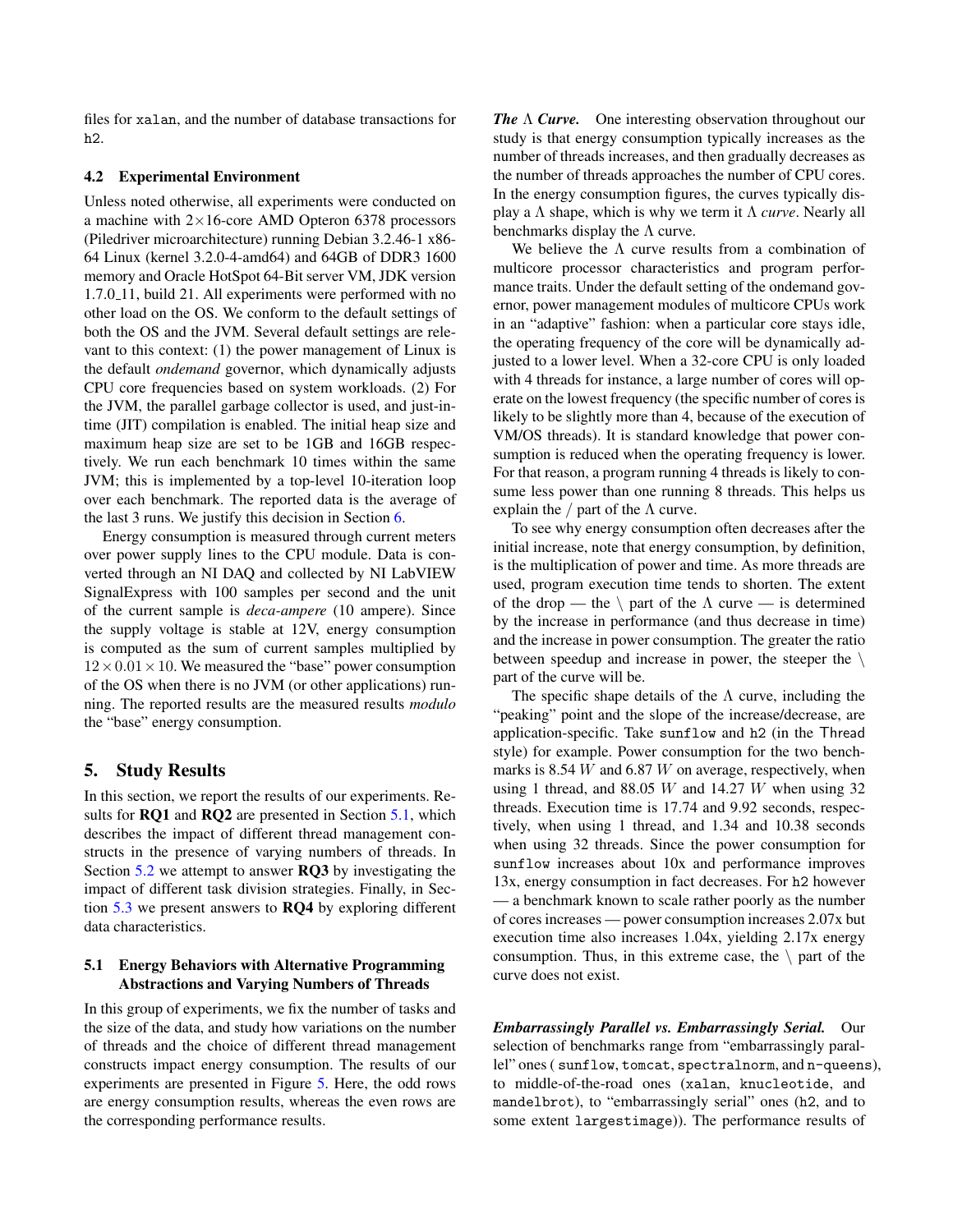

<span id="page-6-0"></span>Figure 5. Energy/Performance with Alternative Programming Abstractions and Varying Numbers of Threads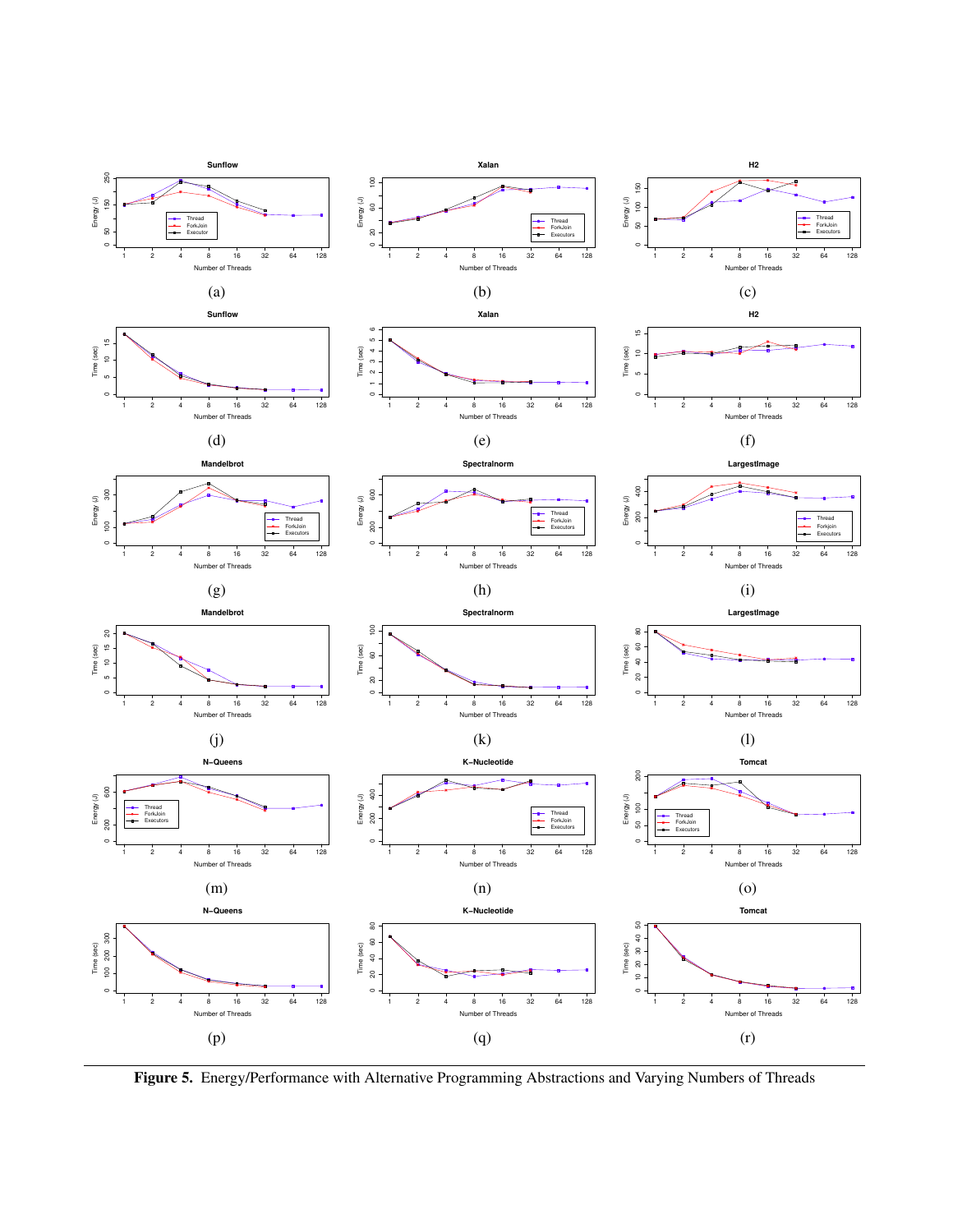four Dacapo benchmarks — Figure  $5(d)(e)(f)(r)$  $5(d)(e)(f)(r)$  — are consistent with recent studies (*e.g.*, [\[17\]](#page-14-15)).

We find the (more) embarrassingly parallel benchmarks are likely to "peak" earlier on the  $\Lambda$  curve, *i.e.*, reaching the highest energy consumption with the smallest number of threads. For example, sunflow's  $\Lambda$  curve peaks at 4 threads, whereas xalan peaks at 16. We think this is reasonable: the speed-up of sunflow is almost 8x when the number of threads increases from 1 to 8 (linear speedup), so the reduction in execution time can quickly offset the increase in power consumption early on. In comparison, xalan produces a 5x speedup with the same variation in threads and its performance does not improve with more threads. Hence, its  $\Lambda$  curve peaks later.

*Faster*  $\neq$  *Greener.* In most of our benchmarks, additional threads would initially lead to improved performance; see Figure  $5(d)(e)$  $5(d)(e)$  for example. Following the / part of the  $\Lambda$ curve however, the energy consumption increases as the number of threads increases initially. Furthermore, for 6 of our 9 benchmarks, the lowest energy consumption was achieved by the sequential (1 thread) version. Being "faster" clearly has little correlation with being "greener" for concurrent programs on multicore architectures.

Moreover, since benchmarks "peak" at different parts of the  $\Lambda$  curve, it is not possible to generalize that an improvement in time could be seen as an improvement in energy, and *vice versa*.

*Which Programming Style Should I Use?* As Figure [5](#page-6-0) shows, it is possible to detect differences in the amount of energy used when different concurrent programming abstractions are employed. For some benchmarks, this difference is small, *e.g.*, xalan in Figure [5\(](#page-6-0)b)(e). However, the difference is more noticeable in others. Every programming abstraction may have its "15 minutes of fame." In one configuration of sunflow, ForkJoin outperforms Thread and Executor by reducing energy consumption by 30%, as shown in Figure  $5(a)$  $5(a)$ . In one configuration of h2 however, ForkJoin underperforms Thread and Executor by increasing energy consumption by 50%, as shown in in Figure  $5(c)$  $5(c)$ . Our experiments do show that there are scenarios where one style is more likely to outperform the others, which we summarize now.

First, the Thread style performs well in I/O-bound (such as largestimage) benchmarks. One possible explanation is that in I/O-bound benchmarks, the instruction pipeline has a higher likelihood to stall. In such a scenario, the Thread style defers context switching and/or load balancing to the OS, which appears to be efficient. The Executor style and the ForkJoin style build an additional layer of thread management on top. Unfortunately, this higher layer of decision making may disagree with the OS, missing some opportunities for context switching in the presence of long-latency I/O operations.

Second, the energy consumption of ForkJoin-style programming is sensitive to the degree of parallelism latent in the benchmarks. It outperforms the other two strategies when the benchmarks are embarrassingly parallel (*e.g.*, Figures  $5(a)(h)(m)(o)$  $5(a)(h)(m)(o)$ , but underperforms the other two strategies in the presence of more serial benchmarks, such as h2. We believe this can be explained through the nature of the work stealing algorithm: it excels through balancing the deques of individual threads. For benchmarks involving significant serial portions, synchronization (such as a barrier) is often used during the execution of a task. The work stealing algorithm is oblivious to such intra-task synchronizations, preventing tasks from being stolen and thus suppressing load balancing. In other words, the impacts of stealing a task with long synchronization delays and one without are clearly different, and the natural strength of work stealing in balancing tasks among threads is broken when long intra-task synchronization delays are present. Along this line, the Executor style performs slightly better, but still not as efficiently as the Thread style. One possible reason is that an Executor needs to manage a queue of worker threads. Updates to the queue are protected from clients by a lock, thus increasing synchronization costs when a new task is submitted. Such overhead does not exist in the Thread style.

*Energy-Performance Trade-offs.* An energy-related question arises when we move from single-threaded programming to multi-threaded programming, or from 16 threads to 32 threads: what is the relationship between energy consumption and performance? One well-known metric to evaluate the energy/performance trade-off is the Energy-Delay Product (EDP): the product of energy consumption and execution time [\[21\]](#page-14-19). We compute the EDP for the benchmarks, with results presented in Fig. [6,](#page-8-1) where a smaller EDP value indicates the more favorable trade-off.

We observed that a parallel execution is generally more favorable for energy-performance trade-offs than its singlethreaded counterpart. This is particularly true for embarrassingly parallel programs: the EDP for sunflow with 32 threads is only 5.8% of its single-threaded execution. The degree of improvement on EDP appears to be in sync with the potential of parallelism in applications, and for specific benchmarks, increasing the number of threads is most likely *not* aligned with the improvement of EDP. For instance, when the number of threads increases for xalan from 8 to 16, EDP for all three programming constructs deteriorates, since there is very little performance improvement and an average growth of more than 30% in energy consumption. The most unfortunate case among our benchmarks is perhaps h2. As the number of threads increases, the benchmark produces no gain in performance, but its energy consumption triples. As a result, EDP degrades as we move from sequential to parallel execution.

*Overpopulating Cores with Threads.* For the Thread style of thread management, we have also constructed experi-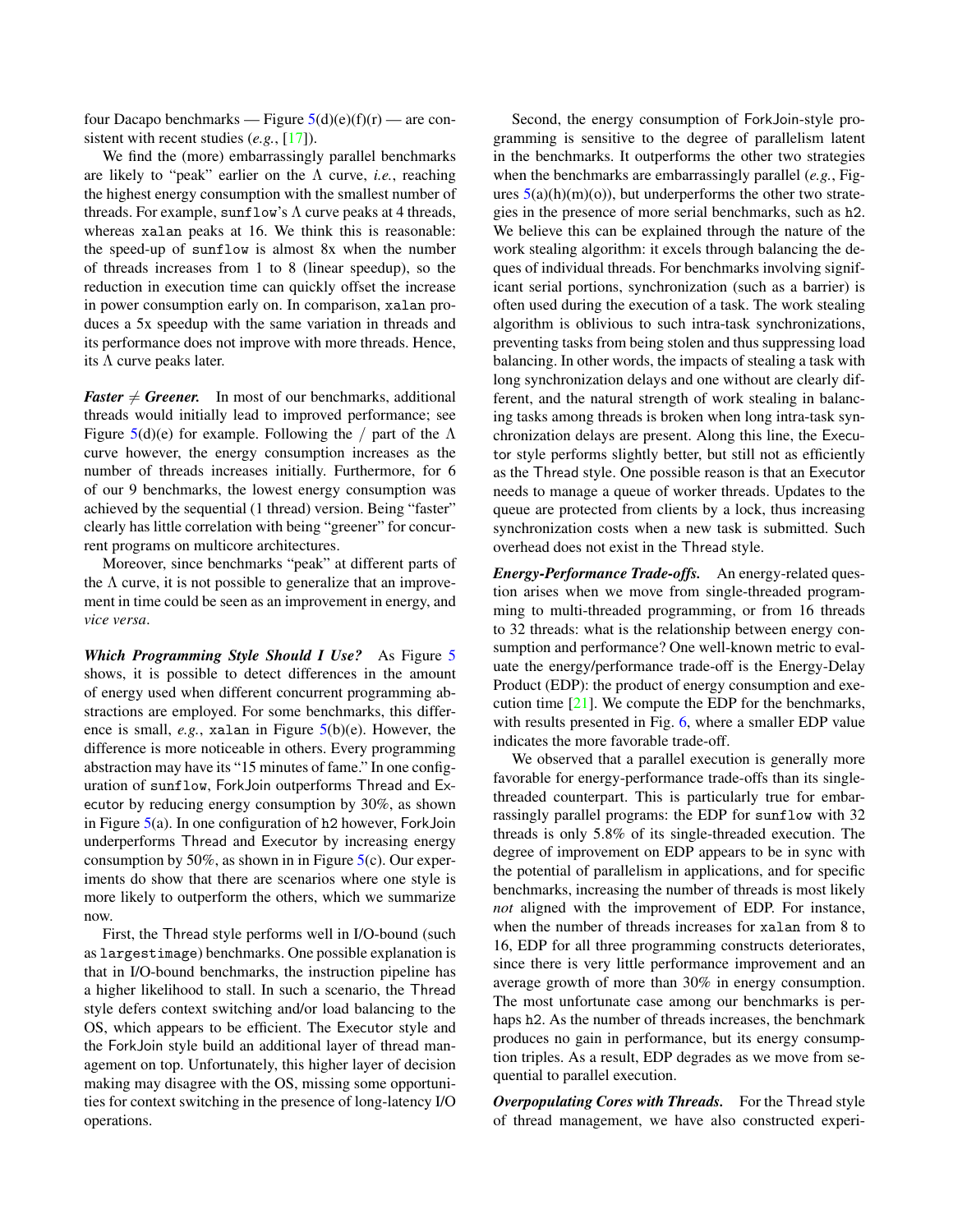

<span id="page-8-1"></span>Figure 6. EDP (a smaller value is better)

ments where the number of threads goes beyond the number of cores. In all experiments, we did not notice significant change in energy consumption. This suggests that the JVM and the OS are well-versed in handling cases where threads outnumber cores. Make no mistake: the number of context switches does increase as the cores become more overpopulated with threads. For instance, in the sunflow benchmark, the number of context switches increases 3.57x when the number of threads varies from 32 to 128 threads, as Figure [7](#page-8-2) shows.

We choose not to perform experiments over the cases where there are more threads than CPU cores for Executor and ForkJoin styles. The "comparable" (Section [3\)](#page-3-2) implementation would create a thread pool that outnumbers the number of cores. We do not believe that is the intended use for these thread management constructs.



<span id="page-8-2"></span>Figure 7. Context Switches and Thread Overpopulation

*RQ1 Summary: Different thread management constructs have different impacts on energy consumption. For I/O-bound programs, the Thread style incurs the least energy consumption, whereas the ForkJoin style has the most. For embarrassingly parallel benchmarks, the opposite holds.*

*RQ2 Summary: The relationship between energy consumption and the number of threads often forms the*  $\Lambda$  *curve. Being faster is not synonymous with being greener. Sequential execution often leads to the least energy consumption, whereas parallel execution leads to improved energy/performance trade-off for nonembarassingly-serial programs.*

#### <span id="page-8-0"></span>5.2 Energy Behaviors and Task Division Strategies

In this section, we fix the number of threads and the size of data, and study how the variations on the number of tasks have effects on energy consumption. To thoroughly explore the experimental space, we further refine our benchmarks into two versions: a *task-centric* division strategy and a *datacentric* division strategy as we first introduced in Section [3.](#page-3-2)

*Task Granularity with Task-Centric Division.* In this style, we divide the work based on TASKN. Figure [8](#page-9-0) demonstrates the effect of task granularity on xalan benchmark  $3$ . We observed a similar energy consumption behavior in the

<span id="page-8-3"></span><sup>3</sup> Throughout the rest of the paper, we select a subset of benchmarking results to illustrate ideas. Additional graphs can be found in the technical report [\[30\]](#page-15-18).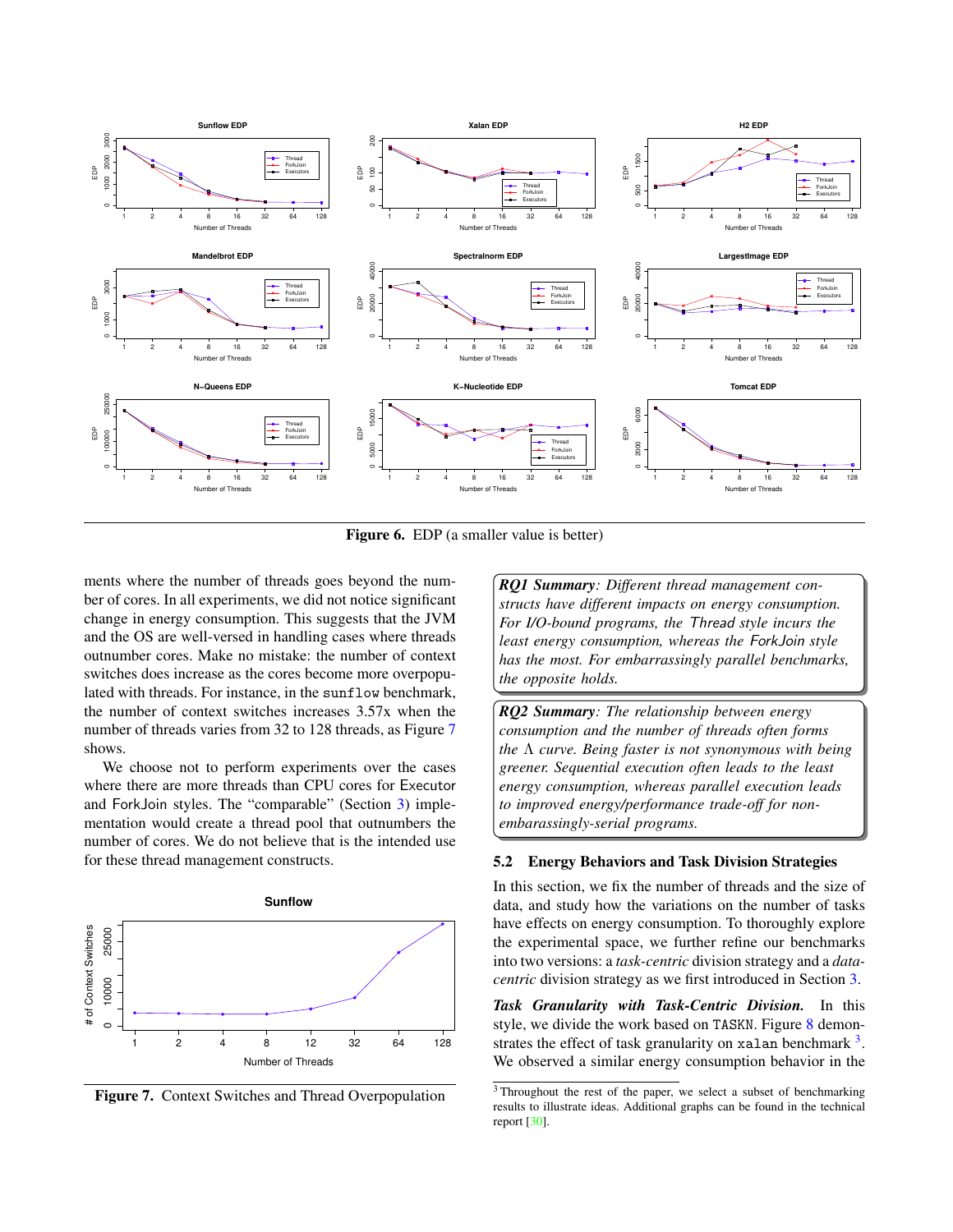other benchmarks. Here the data exhibit remarkable uniformity: the number of tasks submitted/executed as logically independent units of work has little impact on energy consumption, independently of the thread management construct.



<span id="page-9-0"></span>Figure 8. Energy/Performance and Task-Centric Division

At first glance, the results may be disappointingly "boring." We believe, however, that no news is news. The data reveal that task granularity matters little to energy consumption of concurrent programs. For instance, we have at a point increased the number of tasks to 1024, for a benchmark whose overall DATAN is 2048. In other words, every task only takes 2 pieces of data. In this case, no noticeable energy consumption increase was observed. Its version in the Executor style submits 1024 tasks to the ExecutorService and its version in the ForkJoin style recursively creates 1024 RecursiveAction objects. Though such programming patterns may appear to be "extreme," our experiments show they place little burden on energy consumption.

*Task Granularity with Data-Centric Division.* Under a data-centric approach, ForkJoin can also be seen as a divideand-conquer algorithm, where in each recursive call new tasks are spawned until a certain threshold is reached. Using this approach, Figure [9](#page-9-1) shows the energy/performance behavior of different sequential threshold configurations for the sunflow benchmark, where each recursive call spawns two tasks to divide work into halves. We choose not to perform experiments for the Thread and Executor styles because their programming patterns do not naturally fall into the divide-and-conquer style as ForkJoin does.

There are three observations from this set of experiments. First, energy consumption and execution time both increase when the sequential threshold changes from 135 to 405, a 2.66x increase in energy consumption and a 2.64x increase



<span id="page-9-1"></span>Figure 9. Energy/Performance and Data-Centric Division

in execution time. In this example, the benchmark operates over an array of 2048 positions. Thus, when we use 405 as the sequential cutoff threshold, the benchmark creates less than 10 tasks and operates on at most as many CPU cores. With the majority of the cores idle, the benchmark is not able to take advantage of the multiprocessors. As the sequential threshold reduces to 135, the program operates on more cores. As the  $\Lambda$  curve suggests, both the energy consumption and the execution time reduce for sunflow.

Second, the overhead of scheduling a high number of tasks does not seem to impact energy consumption. This phenomenon appears to recur in all benchmarks, and it is consistent with our findings for the task-centric experiments.

Third, energy consumption and execution time do not always increase in sync. For example, there is a small energy consumption variation (7.85%) when the sequential threshold changes from 45 to 135. Performance, on the other hand, degrades 23.8%. One possible reason is that, when tasks become more coarse-grained, it is less likely that a ForkJoin thief will steal a task, because the total number of available tasks decreases. Thus, after few unsuccessful attempts, the processor goes idle and the average power consumption decreases.

*Asymmetric Workload.* So far, we have created tasks where the data is divided uniformly. Another important characteristic to take into consideration is the use of asymmetric workloads. With different amounts of work, some ForkJoin workers will finish their work faster than others. Hence, the likelihood of steals may increase. Figure [10](#page-10-1) shows the average number of steals per task granularity in the presence of symmetric load, a random asymmetric work division, and an 80-20 asymmetric work division.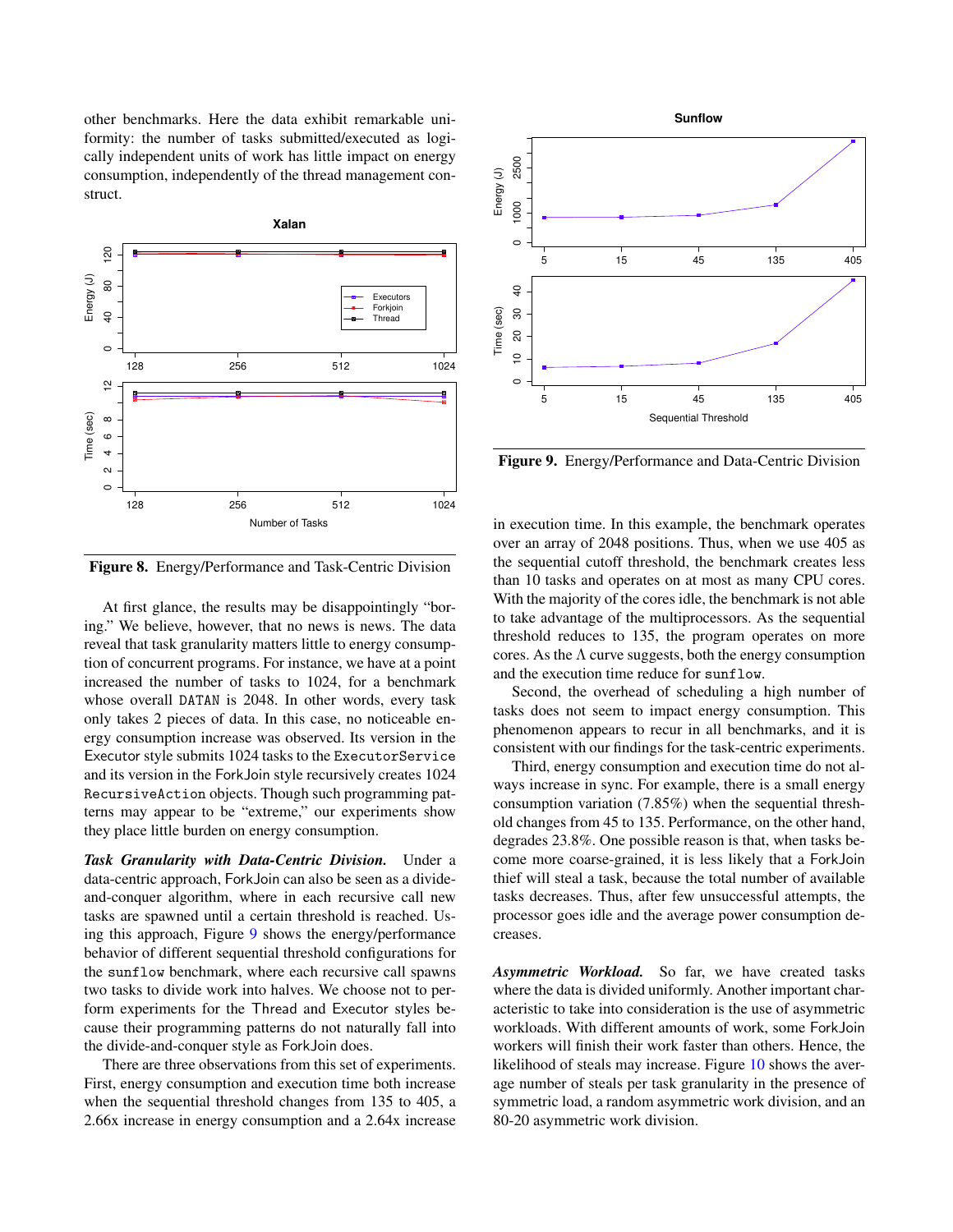

<span id="page-10-1"></span>Figure 10. Number of Steals and Task Granularity

The figure shows that the number of steals is strongly correlated to the symmetric vs. asymmetric nature of task workloads. Further, the number of steals is also correlated to task granularity: the smaller the tasks, the greater the number of steals. We observed an average energy savings of 3.26% using asymmetric workloads. We have experienced similar results in CPU-bound benchmarks, as Figure [11](#page-10-2) shows.



<span id="page-10-2"></span>Figure 11. Energy/Performance with Asymmetric Workload

*The Width of Forking.* The ForkJoin-style can be configured to divide the work into *n* desirable tasks, instead of two per recursive call, which we term the *width* of forking. We have analyzed 4 different forking widths. For the sunflow benchmark in Figure [12,](#page-10-3) we observed a negligible difference of energy consumption from 2 to 4 forks, and from 4 to 8 forks per recursive call (about 0.96% and 1.21% respectively). From 8 forks to 16 forks, however, we observed an increase of 5.78% over the total energy consumption, and a similar increase in the execution time of 5.67%. This result is consistent with the other benchmarks. The experiment here suggests that excessive forking width can lead to increased energy consumption.



<span id="page-10-3"></span>Figure 12. Energy/Performance and Forking Width

*RQ3 Summary: for task-centric division, the granularity of tasks appears to matter little to energy consumption. For data-centric division, asymmetric workloads in ForkJoin are more energy-friendly, and excessive forking width can lead to increased energy consumption.*

#### <span id="page-10-0"></span>5.3 Energy Behaviors and Data

We now focus on  $RQ4$ , studying the impact of data — its size and access patterns — on program energy behaviors.



<span id="page-10-4"></span>Figure 13. Energy/Performance and Data Size

*Data Size.* Fixing the number of threads and the number of tasks, we now study how the variations on data size have effect on energy consumption. Figure [13](#page-10-4) shows the energy behavior for the xalan benchmark, where the analogous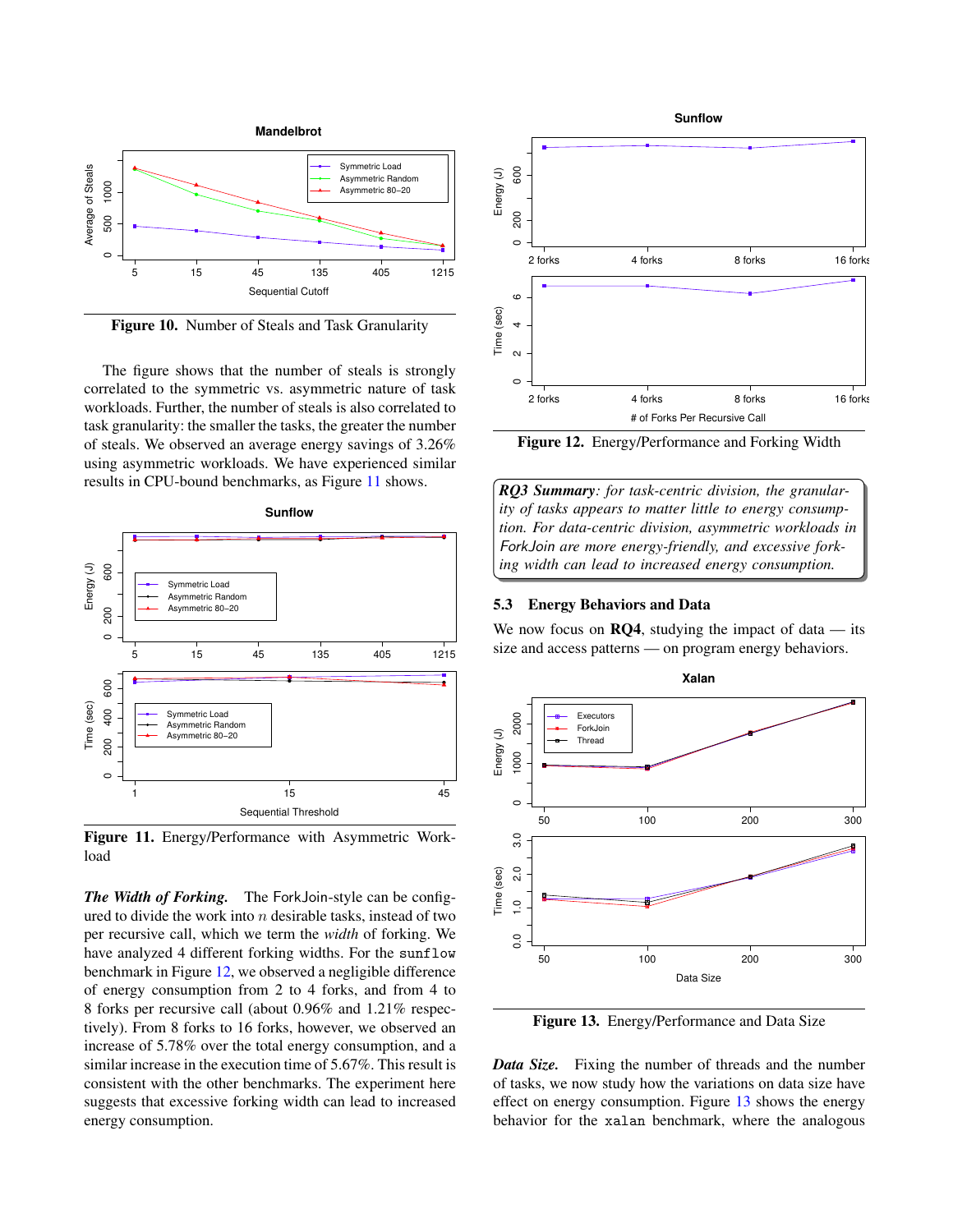DATAN value (as used in examples Fig. [1/](#page-2-0)[2](#page-2-1)[/3/](#page-3-0)[4\)](#page-3-1) represents the number of XML files to be converted. THREADN and TASKN were fixed at 32 and 256, respectively.

As predicted, energy consumption increases when a larger number of files are processed. Observe however, the increase in energy consumption is not necessarily linear to data size. Generally speaking, the precise relationship is application-specific: it depends on the algorithm complexity relative to the data size. In cases of data-parallel benchmarks, one phenomenon we observe is that the curve is often *convex*, especially for the part of the curve where the data sizes are relatively small. Take xalan for instance. When data size increases from 50 to 100, the energy consumption and performance remain almost unchanged. We think this has to do with the programming pattern itself. In dataparallel programs, there is usually a barrier at the end of data processing, and performance is determined by the slowest processing thread. When overall data size is small, the execution time of processing each data "slice" is also small. Variations on processors and scheduling may contribute to a larger proportion on the progress of individual threads, and differences in data size may be masked. When data size increases, the masking effect is reduced.

In xalan, the energy behaviors with the 3 thread management constructs are nearly identical, but there is a detectable difference in performance for the three constructs, with ForkJoin taking the least time and Executor taking the most. Since energy is the accumulated effect of power over time, this indicates ForkJoin is likely to have completed the task faster with a higher power consumption. Work stealing systems are most known for their ability for load balancing, where CPU core idling is reduced, improving performance while presenting fewer opportunities for cores to fall into lower power modes. This phenomenon is reduced when data size becomes larger, because data processing time would be proportionally larger, reducing the relative effect of frequent steals.

*Data Sharing vs. Copying.* We now study how memoryintensive tasks may impact energy consumption. Many ForkJoin benchmarks (in the style of data-centric division) operate on an indexable data structure, with subtasks operating on partitions of this data structure. During recursion, it is often necessary to split the data structure into smaller pieces on which the newly forked tasks can work. One possible solution is to *copy* part of the data structure and use it for the newly forked tasks. Given an array-based data structure, each recursive call in this scenario will create *n* new arrays, where *n* is the width of forking. However, an alternative solution is to *share* this array, with newly forked tasks operating on contiguous partitions of this data structure. In all the experiments we have reported so far, sharing is the default strategy for data use. In the next set of experiments, we modify each benchmark to so that the forked tasks operate on *copies* of the data structure, instead of working on



<span id="page-11-0"></span>Figure 14. Energy/Performance and Data Sharing Strategies

in-place data. In Figure [14](#page-11-0) we compare the two approaches using the mandelbrot benchmark.

As the figure shows, we experienced an energy consumption increase of 15.38% when copying is used. In the meantime, performance degrades by 20.85%. In other words, copying has severe impact on both energy and performance. In cases where the newly forked tasks are unlikely to lead to data races, this set of experiments demonstrate that a ForkJoin programmer should use shared data structures as much as possible. Furthermore, observe that copying has a more severe impact on performance than energy. This is indeed natural: when a long-latency main memory request is issued, the issuing cores can often be reduced to a lower frequency, and a lower level of power consumption. (Recall again that energy is the multiplication of power and execution time.)

```
public void compute() {
  ...
  Solver[] tasks = new Solver[size];
  for (int i = 0; i < tasks.length; i++) {
     int[] newElements = new int[depth + 1];
     System.arraycopy(currentElements, 0,
                      newElements, 0, depth);
     tasks[i] = new Solver(newElements);tasks[i].fork();
  }
   ...
  for (int i = 0; i < tasks.length; i++) {
     if(tasks[i] != null) task[i].join();}
}
```
<span id="page-11-1"></span>Figure 15. ForkJoin: Spreading Out Data Copying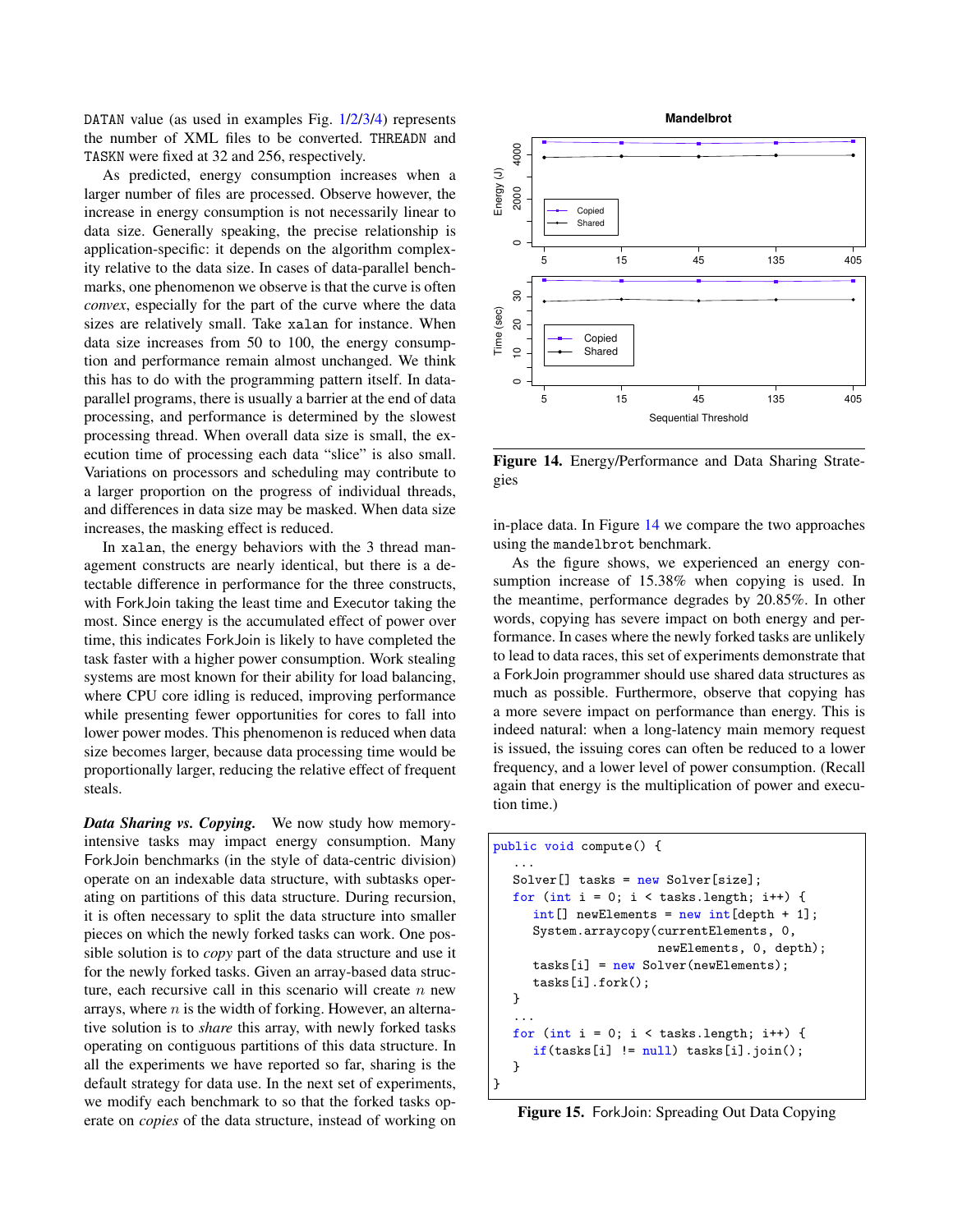

<span id="page-12-1"></span>Figure 16. ForkJoin: Aggregating Data Copying

*Data Locality.* Next, we investigate the impact of data locality on energy consumption. We modify the (data copying flavor of the) n-queens benchmark into two versions: Figure [15](#page-11-1) and Figure [16.](#page-12-1) The two versions are functionally identical. In the first version, the execution of a task follows the sequence of ababababc where a is copying memory for a subtask, b is forking the subtask, and c is computing the current task. In the second version, the execution of a task follows the sequence of aaaacbbbb $<sup>4</sup>$ .</sup>

Which version should fare better? On the surface, the second version indeed admits less parallelism on the execution of the current task: it forks the subtasks only after the current task has finished. Therefore, it cannot be executed in parallel with any of the a steps or the c step. Our benchmarking results on the other hand show the opposite: the second version yields energy savings of 10.11% and a performance improvement of 10.66%.

We hypothesize that data locality plays an important role. Note that in the first version we interspersed data copying with thread forking (together with other operations in a loop iteration). Any of the latter operations may potentially pollute the cache, increasing the chance of memory round-trips. In the second version however, the same memory area is repeatedly requested, leading to better data locality.

To further strengthen our belief that data locality is the main cause here, we also investigated the same two-version approach, but using a data sharing strategy. There is no noticeable difference in energy consumption and performance for the two versions.

*RQ4 Summary: Data size has non-linear impact on energy consumption. In data-parallel programs, the curve to demonstrate the relationship between data size (Xaxis) and energy consumption (Y-axis) is often convex. Performance is closely related to energy consumption in the presence of data size variations, but the two do not follow identical trajectories. Significant data copying leads to increased energy consumption, but its relative effect is often smaller than the performance loss it imposes. Data locality plays an important role in the energy consumption of multi-threaded programs.*

#### <span id="page-12-0"></span>6. Threats to Validity

In experimental systems research, a fundamental challenge is the vast number of factors across the compute stack. For instance, it is a valid question to ask whether different OS scheduling policies [\[25,](#page-15-2) [41\]](#page-15-4), different processor and interconnect layouts [\[19,](#page-14-3) [35\]](#page-15-0), and different VLSI circuit designs [\[1\]](#page-14-20), have impact on results. They clearly all do. Our study takes a route common in experimental programming language research, by constructing experiments over representative system software and hardware, and the results are empirical by nature.

To take a step further, we seek to gain a preliminary understanding of how variations in the underlying system impact our results. In particular, we focus on configuration variations of the language runtime. The primary goal is to understand the stability and portability of our results.

*Heap Size.* Heap size settings are known to impact JVM performance (*e.g.*, [\[11\]](#page-14-21)). Figure [17](#page-12-3) shows the energy consumption and performance under different settings of maximum heap sizes (to trigger GC) for sunflow; the rest of the JVM settings are identical to those described in Section [4.](#page-4-2) When maximum heap size is restricted to a very low level – such as 20MB for sunflow – both energy consumption and performance go higher significantly. We speculate the additional overheads result from VM allocation and garbage collection. Variations in energy consumption that stem from heap size appear to be small if the maximum heap size is higher. While examining this benchmark without setting a fixed maximum heap size, we observed that its heap usage reaches a peak of more than 50MB before GC is triggered. Fixing the heap size at 20MB may have triggered significantly more GC.



<span id="page-12-3"></span>Figure 17. Heap Size Effect (sunflow, 32 threads, 256 tasks, 256 as image data size)

<span id="page-12-2"></span><sup>4</sup> The invokeall method in the second version is part of the Java ForkJoin API. It forks all tasks and then joins them all. Through inspecting its source code, we find no "magic" that would otherwise skew the results.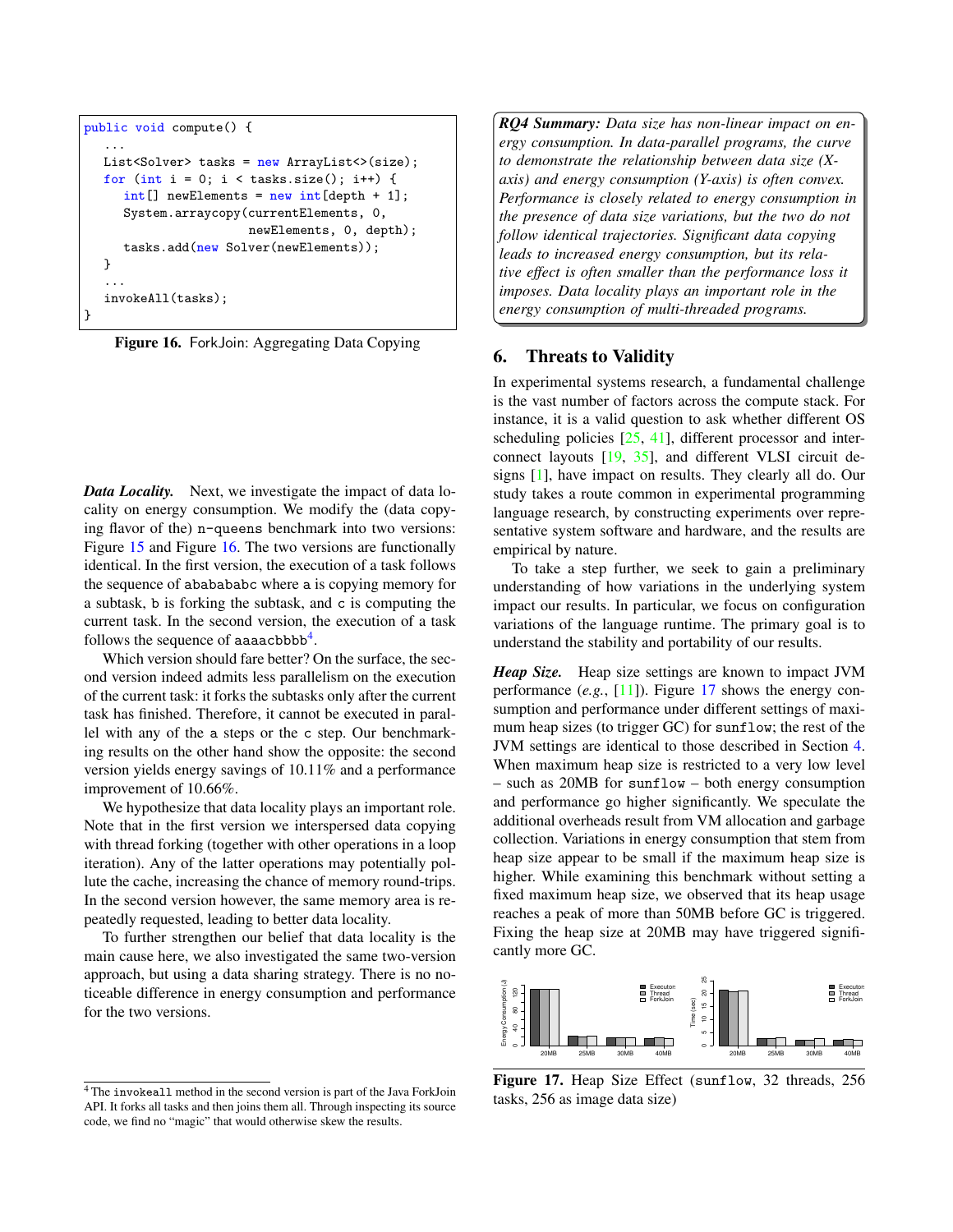*Garbage Collection Strategy.* To gain a preliminary understanding of how GC strategies may pose a threat to the validity of our results, we constructed experiments over 5 GC options over Hotspot: (a) SerialGC: the stop-the-world serial collector, (b) ParallelGC: the parallel collector, (c) ParallelOldGC: the parallel collector with data compression, (d) ConcMarkSweepGC: concurrent mark sweep collector, and (e) G1GC: the garbage-first collector. All have been specified by Oracle [\[26\]](#page-15-19). Figure [18](#page-13-0) shows the results for xalan.



<span id="page-13-0"></span>Figure 18. GC Effect (xalan, 32 threads, 64 tasks, 300 transformation files. GC strategies are: a: SerialGC, b: ParallelGC, c: ParallelOldGC, d: ConcMarkSweepGC, e: G1GC)

As shown, GC strategies do have observable impact on program energy consumption. In the context of this study, the effect is relatively mild, within *±*10%. A precise relationship between GC and energy consumption is a complex topic beyond the scope of this paper.

*Just-In-Time Compilation.* Just-In-Time (JIT) compilation dynamically optimizes the program and is known to have significant impact on performance. Predictably, JIT also has direct impact on energy consumption. Figure [19](#page-13-1) shows the effect of JIT on sunflow.



<span id="page-13-1"></span>Figure 19. JIT Effect (sunflow, 32 threads, 256 tasks, 256 as image data size, 10 runs on X-axis)

Here, the X-axis represents 10 "hot" runs of sunflow, *i.e.*, a top-level loop that encompasses 10 executions within one JVM. With JIT, early runs incur higher energy/time overhead than later runs, as illustrated in Figure [19\(](#page-13-1)a) and Figure [19\(](#page-13-1)b). Also note that energy/performance behaviors do stabilize after a number of runs. With JIT disabled, both energy consumption and performance are uniform, as shown in Figure  $19(c)$  $19(c)$  and Figure  $19(d)$ . Both of them however are also significantly worse than their JIT counterparts.

Moreover, the growth of energy and time is not proportional. Execution time increases by 33x from using JIT to not using JIT, whereas energy consumption increases more than 45x. For instance, for the 10th sunflow execution, the average power (not energy) consumption using JIT was 85.47*W*, and when not using it was 118.35*W*. After a more detailed inspection of the data, we observed that although the JIT executions recorded the highest power consumption (175.3*W* using JIT and 166.3*W* not using JIT), non-JIT dominates the executions with higher power consumptions (3rd quartile: 163.2*W*), that is, consuming more power, than the approach using JIT (3rd quartile: 154.6*W*). This result, combined with the enormous difference in performance between JIT and non-JIT yields the results from Figures [19\(](#page-13-1)a) and [19\(](#page-13-1)c).

In Section [4,](#page-4-2) we explained our data collection strategy as averaging the last runs of JIT-enabled executions. This decision stems from our observations here: (1) JIT-disabled executions incur energy/performance overhead unrealistic to common use of Java applications, and (2) later runs of JITenabled executions do stablize in terms of energy consumption and performance.

*Platform Variations.* As a final experiment, we ran some of the benchmarks on a different machine: an 8-core AMD FX-8150 processor (Bulldozer architecture) with 16GB of DDR 1600 memory, running Debian 3.2.46-1 Linux (kernel 3.2.0-4-amd64) and Oracle HotSpot 64-Bit server VM, JDK version 1.7.0 45, build 18. Figure [20](#page-13-2) shows the results for n-queens benchmark.



<span id="page-13-2"></span>Figure 20. Energy/Performance on Alternative Platform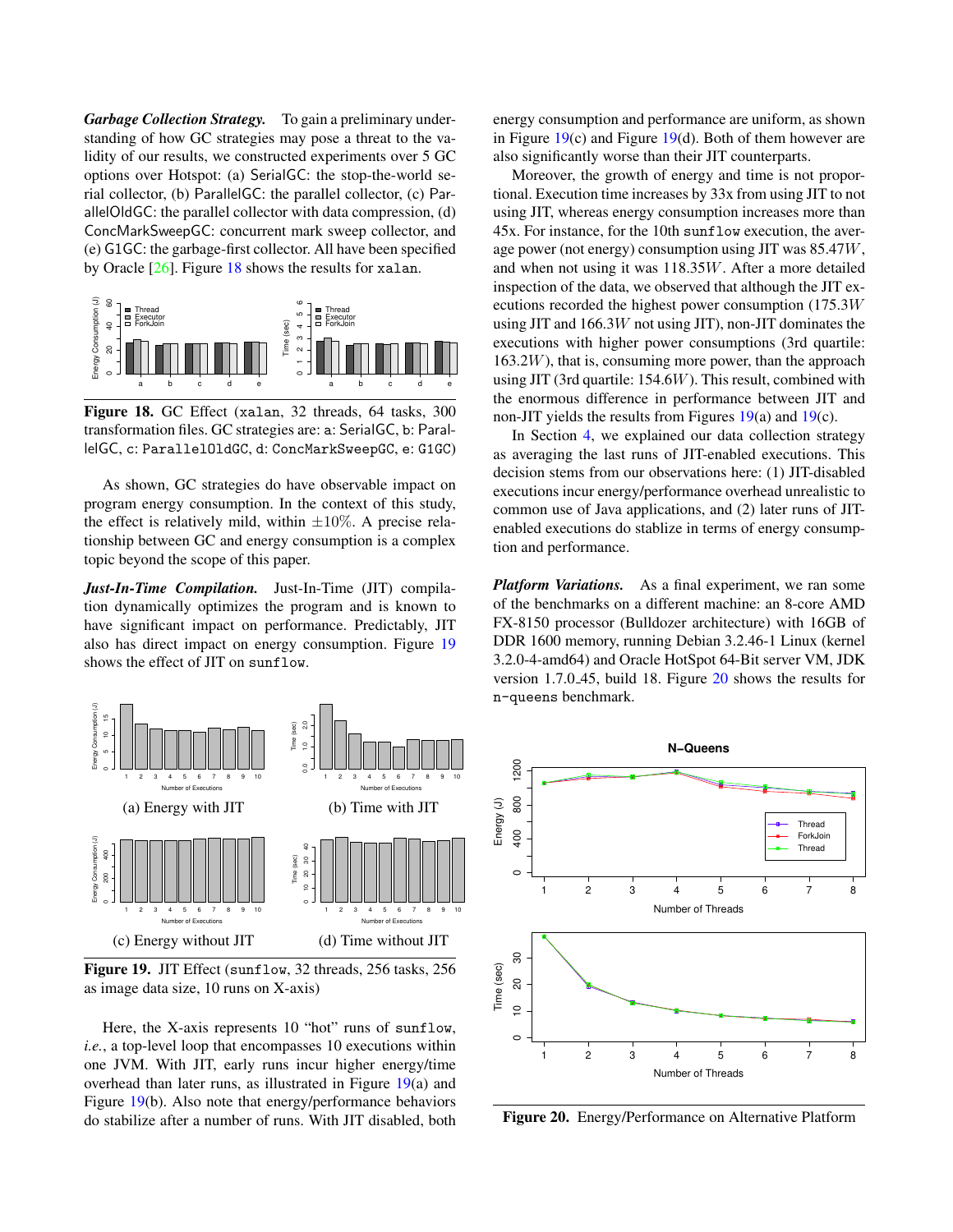The benchmarking results show similar trends. For instance, the  $\Lambda$  curve recurs, peaking at 4 threads – the same behavior for this benchmark when using 32 processors. The thread management styles behave similarly when compared to the 32-core machine: ForkJoin still outperforms Thread and Executor.

# 7. Conclusion

In this paper, we present a study on how concurrent programming practices may have impact on energy consumption. Our results suggest that different constructs for managing concurrent execution can impact energy consumption in different ways, and energy consumption is determined by the choice of thread management constructs, the number of threads, the granularity of tasks, the size of the data, and the nature of data access. This study is a step toward a better understanding of the interplay between energy efficiency and performance.

In the future we intend to study the energy behaviors of different data structures and their various implementations within the Java language. We also plan to develop tools to support developers in systematically alternating between different parallel programming constructs while taking into account their energy consumption characteristics.

# 8. Acknowledgments

We would like to thank the anonymous reviewers for their helpful comments, and Irineu Moura for the valuable reviews. Gustavo is supported by CAPES/Brazil, Fernando is supported by CNPq/Brazil (306619/2011- 3, 487549/2012-0 and 477139/2013-2), FACEPE/Brazil (APQ-1367-1.03/12) and INES (CNPq 573964/ 2008-4 and FACEPE APQ-1037- 1.03/08), and David is supported by a Google award and by US NSF (CCF-1054515). Any opinions expressed here are from the authors and do not necessarily reflect the views of the sponsors.

#### References

- <span id="page-14-20"></span>[1] A.Chandrakasan, S. Sheng, and R. Brodersen. Low power cmos digital design. *IEEE Journal of Solid State Circuits*, 27:473–484, 1992.
- <span id="page-14-0"></span>[2] J. Asafu-Adjaye. The relationship between energy consumption, energy prices and economic growth: time series evidence from asian developing countries. *Energy Economics*,  $22(6):615 - 625, 2000.$
- <span id="page-14-8"></span>[3] W. Baek and T. Chilimbi. Green: a framework for supporting energy-conscious programming using controlled approximation. In *PLDI*, 2010.
- <span id="page-14-6"></span>[4] T. Bartenstein and Y. Liu. Green streams for data-intensive software. In *ICSE*, 2013.
- <span id="page-14-14"></span>[5] S. Blackburn, R. Garner, C. Hoffmann, A. Khang, K. McKinley, R. Bentzur, A. Diwan, D. Feinberg, D. Frampton, S. Guyer, M. Hirzel, A. Hosking, M. Jump, H. Lee, J. Moss, A. Phansalkar, D. Stefanović, T. VanDrunen, D. von Dinck-

lage, and B. Wiedermann. The dacapo benchmarks: java benchmarking development and analysis. In *OOPSLA*, 2006.

- <span id="page-14-9"></span>[6] M. Cohen, H. Steve Zhu, S. Emgin, and Y. Liu. Energy types. In *OOPSLA*, 2012.
- <span id="page-14-5"></span>[7] K. Farkas, J. Flinn, G. Back, D. Grunwald, and J. Anderson. Quantifying the energy consumption of a pocket computer and a java virtual machine. In *SIGMETRICS*, 2000.
- <span id="page-14-16"></span>[8] M. Frigo, C. Leiserson, and K. Randall. The implementation of the cilk-5 multithreaded language. In *PLDI*, 1998.
- <span id="page-14-11"></span>[9] A. Gautham, K. Korgaonkar, P. Slpsk, S. Balachandran, and K. Veezhinathan. The implications of shared data synchronization techniques on multi-core energy efficiency. In *Hot-Power*, 2012.
- <span id="page-14-4"></span>[10] R. Ge, X. Feng, W. Feng, and K.W. Cameron. Cpu miser: A performance-directed, run-time system for power-aware clusters. In *ICPP*, 2007.
- <span id="page-14-21"></span>[11] A. Georges, D. Buytaert, and L. Eeckhout. Statistically rigorous java performance evaluation. In *OOPSLA*, 2007.
- <span id="page-14-17"></span>[12] Y. Guo, J. Zhao, V. Cavé, and V. Sarkar. Slaw: A scalable locality-aware adaptive work-stealing scheduler. In *IPDPS*, 2010.
- <span id="page-14-7"></span>[13] S. Hao, D. Li, W. Halfond, and R. Govindan. Estimating mobile application energy consumption using program analysis. In *ICSE*, 2013.
- <span id="page-14-1"></span>[14] M. Horowitz, T. Indermaur, and R. Gonzalez. Low-power digital design. In *Low Power Electronics, 1994. IEEE Symposium*, 1994.
- <span id="page-14-12"></span>[15] C. Isci, A. Buyuktosunoglu, C. Cher, P. Bose, and M. Martonosi. An analysis of efficient multi-core global power management policies: Maximizing performance for a given power budget. In *MICRO*, 2006.
- <span id="page-14-2"></span>[16] A. Iyer and D. Marculescu. Power efficiency of voltage scaling in multiple clock, multiple voltage cores. In *ICCAD*, 2002.
- <span id="page-14-15"></span>[17] T. Kalibera, M. Mole, R. Jones, and J. Vitek. A black-box approach to understanding concurrency in dacapo. In *OOPSLA*, 2012.
- <span id="page-14-10"></span>[18] A. Kansal, T. Saponas, A. Brush, K. McKinley, T. Mytkowicz, and R. Ziola. The latency, accuracy, and battery (lab) abstraction: programmer productivity and energy efficiency for continuous mobile context sensing. In *OOPSLA*, 2013.
- <span id="page-14-3"></span>[19] R. Kumar, K. Farkas, N. Jouppi, P. Ranganathan, and D. Tullsen. Single-isa heterogeneous multi-core architectures: The potential for processor power reduction. In *MICRO 36*, 2003.
- <span id="page-14-18"></span>[20] V. Kumar, D. Frampton, S. Blackburn, D. Grove, and O. Tardieu. Work-stealing without the baggage. In *OOPSLA*, 2012.
- <span id="page-14-19"></span>[21] JamesH. Laros III, Kevin Pedretti, SuzanneM. Kelly, Wei Shu, Kurt Ferreira, John Vandyke, and Courtenay Vaughan. Energy delay product. In *Energy-Efficient High Performance Computing*, SpringerBriefs in Computer Science, pages 51– 55. Springer London, 2013.
- <span id="page-14-13"></span>[22] Doug Lea. A java fork/join framework. In *Java Grande*, 2000.